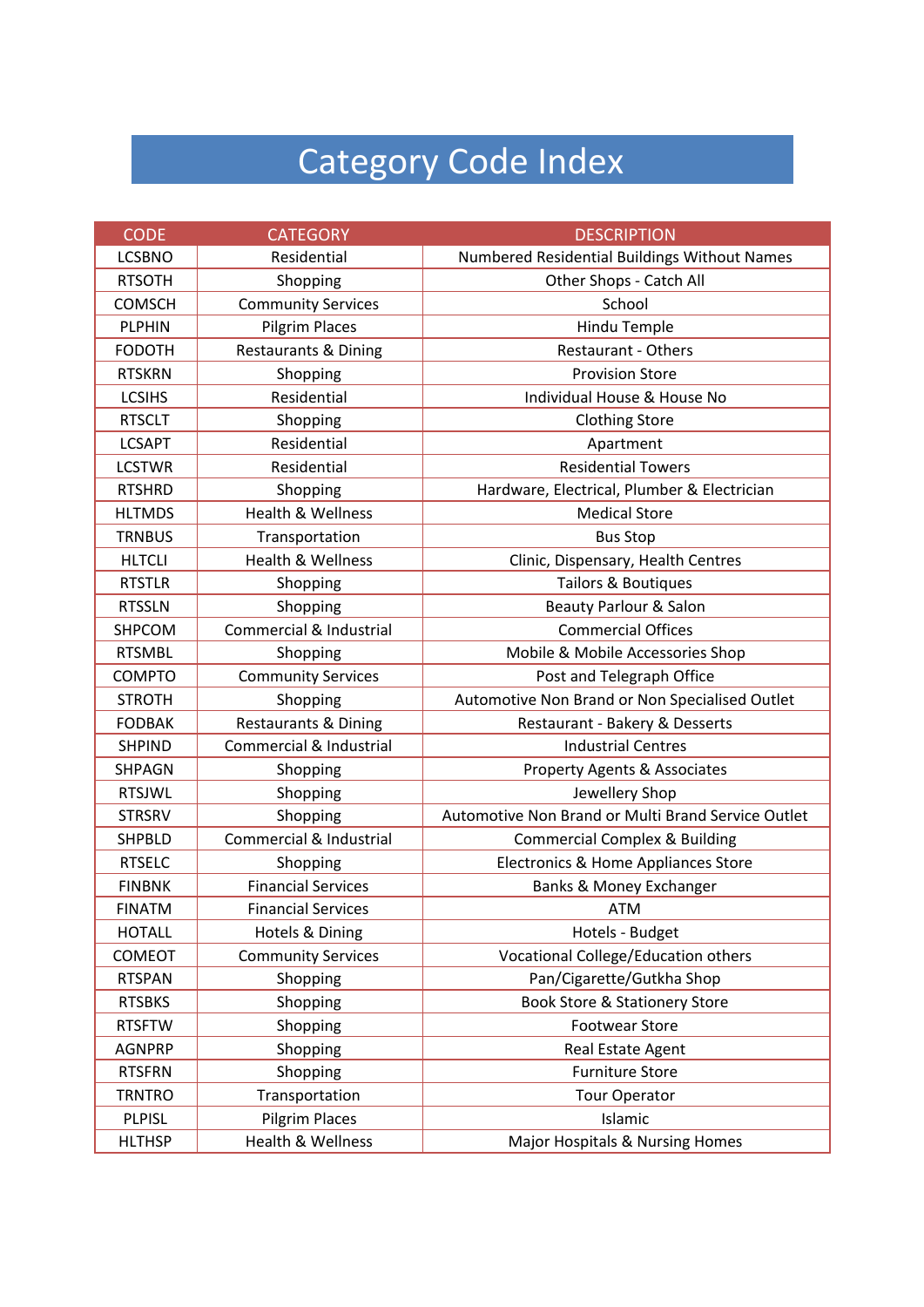| <b>CODE</b> | <b>CATEGORY</b> |  |
|-------------|-----------------|--|
|             |                 |  |

DESCRIPTION

| <b>RTSBLM</b> | Shopping                        | <b>General Contractor- Building Materials Store</b> |
|---------------|---------------------------------|-----------------------------------------------------|
| <b>TRNOTH</b> | Transportation                  | <b>Transportation Other</b>                         |
| <b>FINOTH</b> | <b>Financial Services</b>       | Financial Other - Catch All                         |
| <b>HOTHST</b> | Hotels & Dining                 | Dharamshalas                                        |
| <b>EOTCHC</b> | <b>Community Services</b>       | <b>Coaching Centres</b>                             |
| <b>COMINS</b> | <b>Community Services</b>       | Association/Organisation                            |
| <b>RTSEVT</b> | Shopping                        | Caterers, Tent House, Bands & DJ                    |
| <b>RTSBUT</b> | Shopping                        | <b>Butchers Establishment</b>                       |
| <b>FODTEA</b> | <b>Restaurants &amp; Dining</b> | Restaurant - Tea Stall                              |
| <b>TRNPMP</b> | Transportation                  | Petrol Pump                                         |
| <b>RTSMBT</b> | Shopping                        | Milk Booth                                          |
| <b>RTSCMP</b> | Shopping                        | <b>Computer Accessories Shop</b>                    |
| <b>GOVLAO</b> | <b>Community Services</b>       | Local Administrative Offices                        |
| <b>COMBAN</b> | <b>Community Services</b>       | Banquet & Marriage Hall                             |
| COMOTH        | <b>Community Services</b>       | <b>Other Community Services - Catch All</b>         |
| <b>RTSWOD</b> | Shopping                        | Carpenter, Wood Mechanics & Timber Store            |
| <b>FODIND</b> | <b>Restaurants &amp; Dining</b> | Restaurant - Indian/Multicuisine                    |
| <b>CLIDNT</b> | Health & Wellness               | <b>Dental Clinic</b>                                |
| <b>RTSGFT</b> | Shopping                        | <b>Gift Shop</b>                                    |
| <b>STRTYR</b> | Shopping                        | Automotive Tyre Dealers or Service Centres          |
| <b>RTSHDR</b> | Shopping                        | Hairdresser/Barber                                  |
| <b>FININS</b> | <b>Financial Services</b>       | Insurance & Financial                               |
| <b>RTSDRY</b> | Shopping                        | Dry Cleaners And Laundry                            |
| <b>RTSCSM</b> | Shopping                        | <b>Cosmetics Store/Local Immitation Jewellery</b>   |
| PLPCHU        | Pilgrim Places                  | Church                                              |
| <b>STRPRT</b> | Shopping                        | Automotive Spare Part Dealers or Service Centres    |
| <b>COMPRK</b> | <b>Community Services</b>       | <b>General Parks and gardens</b>                    |
| <b>COMCLG</b> | <b>Community Services</b>       | College                                             |
| <b>HOTYTH</b> | Hotels & Dining                 | <b>Youth Hostels</b>                                |
| <b>HLTOPT</b> | Health & Wellness               | Optometrist & Optical Centre                        |
| <b>PLPOTH</b> | <b>Pilgrim Places</b>           | <b>Other Worship Places</b>                         |
| <b>SCHKND</b> | <b>Community Services</b>       | Kindergarten, Play School, Day care                 |
| LCSMSA        | Residential                     | Multi Storied Single Structure Building             |
| <b>GENLMK</b> | General                         | Landmarks such as Gates, Pillars, statues etc       |
| <b>RTSPRN</b> | Shopping                        | General Printers, Wedding Cards Printers            |
| <b>COMPUB</b> | <b>Community Services</b>       | <b>Public Facilities</b>                            |
| <b>HLTOTH</b> | Health & Wellness               | Health Other - Catch All                            |
| <b>MKTOTH</b> | Shopping                        | Other Generic & Non Specialised Market              |
| <b>EOTTRN</b> | <b>Community Services</b>       | <b>Training Centres</b>                             |
| <b>HLTLAB</b> | Health & Wellness               | Pathological & Diagnostic Labs                      |
| <b>RTSWIN</b> | Shopping                        | Wine shop                                           |
| <b>STRPUN</b> | Shopping                        | <b>Puncture Shops</b>                               |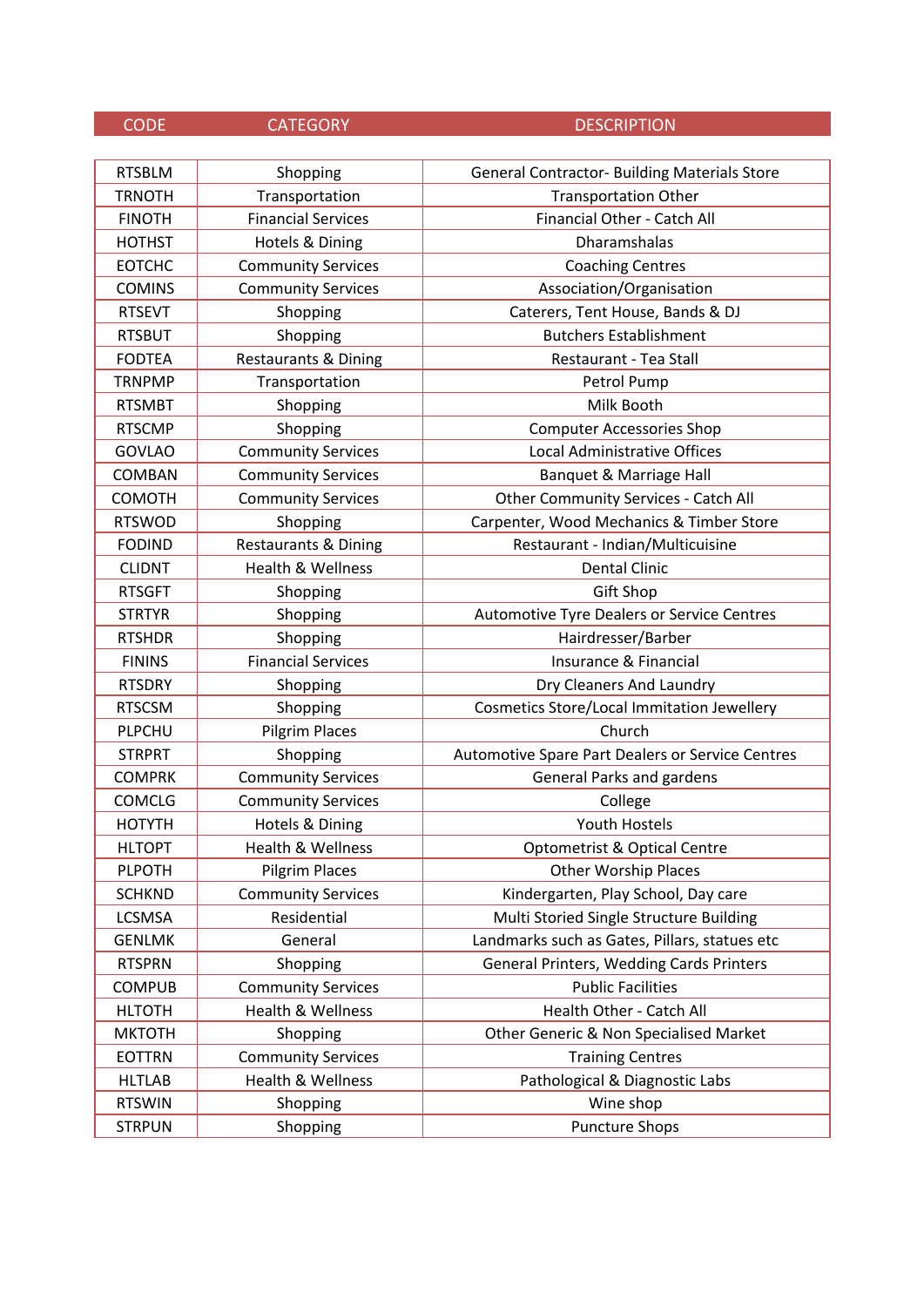| <b>FODPUB</b> | <b>Restaurants &amp; Dining</b>       | Restaurant - Pubs & Bars                       |
|---------------|---------------------------------------|------------------------------------------------|
| <b>HLTGYM</b> | <b>Health &amp; Wellness</b>          | Gym                                            |
| <b>RTCAPR</b> | Shopping                              | Apparel/Accessories                            |
| <b>COMOTK</b> | <b>Community Services</b>             | <b>Overhead Tank</b>                           |
| <b>SHPWRE</b> | Commercial & Industrial               | Warehouse/ Godowns/Cold Stores                 |
| <b>GOVMJR</b> | <b>Community Services</b>             | <b>Main Government Offices</b>                 |
| <b>SHPTEL</b> | Commercial & Industrial               | <b>Telecom Service Provider</b>                |
| <b>LCSCHS</b> | Residential                           | <b>Housing Society</b>                         |
| <b>RTSSRP</b> | Shopping                              | <b>Scrap Store</b>                             |
| AUT2WL        | <b>Automotive Dealers</b>             | 2 Wheeler Dealers                              |
| <b>FODRDS</b> | <b>Restaurants &amp; Dining</b>       | Restaurant - Roadside Diner                    |
| <b>POLSTN</b> | <b>Community Services</b>             | <b>Police Station</b>                          |
| <b>PRKSRF</b> | Transportation                        | <b>Surface Parking</b>                         |
| STRPN4        | Shopping                              | Puncture Shop-4 Wheeler/Commercial Vehicles    |
| <b>RTCCRR</b> | Shopping                              | <b>Branded Courier Shop</b>                    |
| <b>RTSHFS</b> | Shopping                              | Home Furnishing                                |
| <b>GOVOTH</b> | <b>Community Services</b>             | Government Other                               |
| <b>RTCELC</b> | Shopping                              | Electronics & Home Appliances                  |
| <b>FODCOF</b> | <b>Restaurants &amp; Dining</b>       | <b>Restaurant - Coffee Shops</b>               |
| <b>CLIHOM</b> | <b>Health &amp; Wellness</b>          | Homeopathic Clinics                            |
| <b>FODFFD</b> | <b>Restaurants &amp; Dining</b>       | Restaurant - Fast Food                         |
| <b>COMLIB</b> | <b>Community Services</b>             | Library                                        |
| REP2WL        | Automotive Repair                     | 2 Wheeler Service Centres                      |
| <b>COMGAS</b> | <b>Community Services</b>             | Cooking Gas Stations & Services                |
| <b>PLPGUR</b> | <b>Pilgrim Places</b>                 | Gurudwara                                      |
| <b>SHPRTC</b> | Shopping                              | Shopping Retail Chain                          |
| <b>GOVPBL</b> | <b>Community Services</b>             | <b>Government Public Services</b>              |
| <b>RCNCLB</b> | <b>Recreation &amp; Entertainment</b> | Club                                           |
| <b>NTCOTH</b> | Nature                                | Nature Other                                   |
| <b>RCNCIN</b> | <b>Recreation &amp; Entertainment</b> | Cinema                                         |
| <b>FODCON</b> | <b>Restaurants &amp; Dining</b>       | Restaurant - Continental                       |
| <b>FODOTL</b> | <b>Restaurants &amp; Dining</b>       | Restaurant - Oriental                          |
| REP4WL        | Automotive Repair                     | <b>Car Service Centres</b>                     |
| AUT4WL        | <b>Automotive Dealers</b>             | <b>Car Dealers</b>                             |
| <b>EOTDRV</b> | <b>Community Services</b>             | Driving School                                 |
| <b>RTSCRR</b> | Shopping                              | Courier Shop                                   |
| <b>RTSFLR</b> | Shopping                              | Florist                                        |
| <b>CLIAUR</b> | Health & Wellness                     | Ayurvedic Clinic                               |
| <b>RTCFTW</b> | Shopping                              | Footwear/Accessories                           |
| <b>TRNTXI</b> | Transportation                        | Taxi/Auto Stand                                |
| SHPMAD        | Commercial & Industrial               | Media & Advertising                            |
| <b>RTCMBL</b> | Shopping                              | Mobile Store/Mobile Accessories/Mobile Service |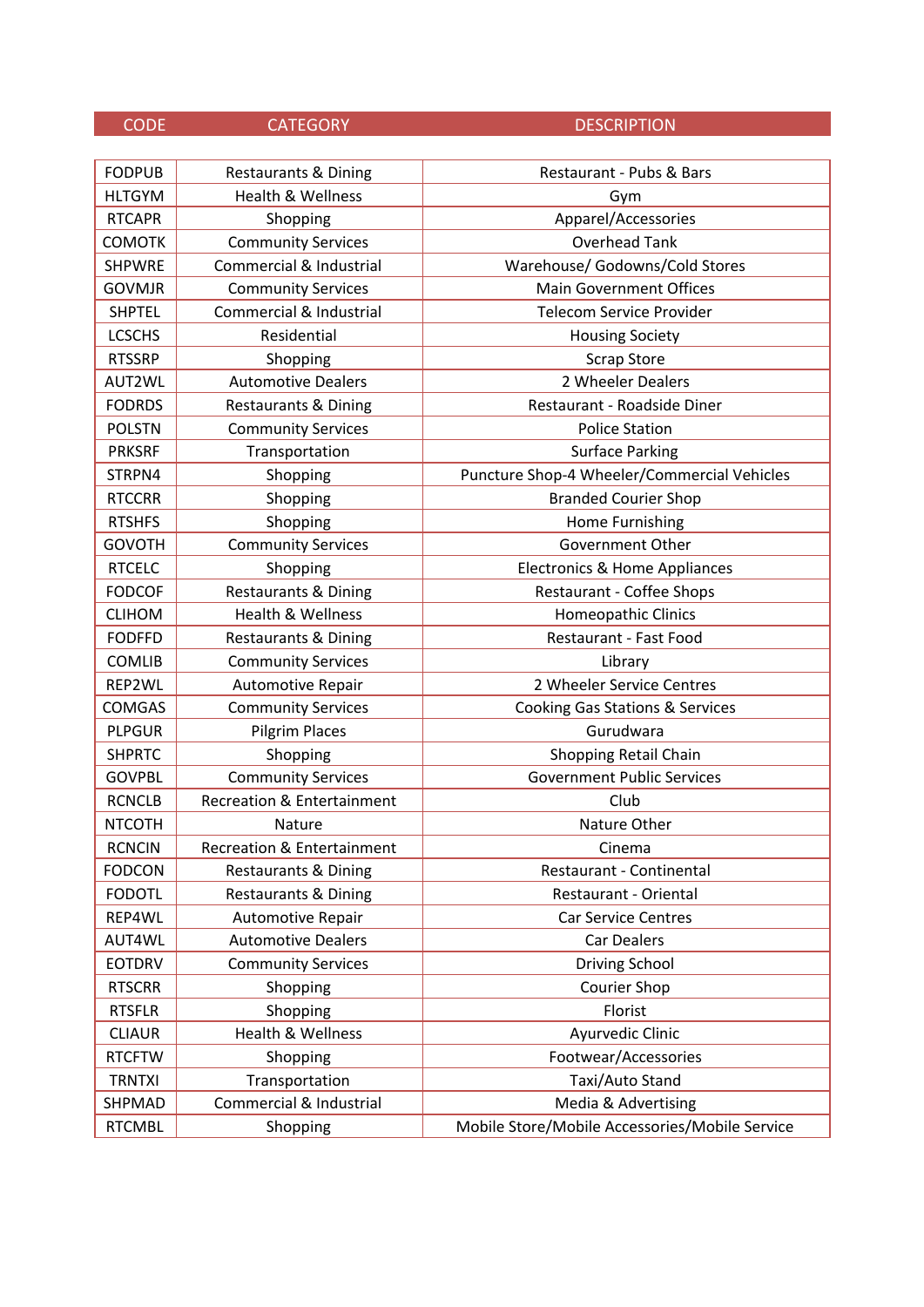| <b>SHPPLZ</b> | Shopping                              | Shopping Plaza, Complex                          |
|---------------|---------------------------------------|--------------------------------------------------|
| <b>EOTVOC</b> | <b>Community Services</b>             | <b>Vocational Colleges</b>                       |
| <b>COMCRM</b> | <b>Community Services</b>             | Crematorium, Burial Ground                       |
| <b>METPLR</b> | General                               | <b>Metro Pillar</b>                              |
| <b>LABPTH</b> | <b>Health &amp; Wellness</b>          | Pathological Lab                                 |
| <b>TRNRAL</b> | Transportation                        | <b>Railway Station</b>                           |
| STRPN2        | Shopping                              | Puncture Shop-2 Wheeler/Cycle                    |
| <b>MKTMAN</b> | Shopping                              | Mandi & Flea Market                              |
| PLPJAN        | <b>Pilgrim Places</b>                 | Jain Temple                                      |
| <b>GOVRTS</b> | <b>Community Services</b>             | <b>Government Retail Shops</b>                   |
| <b>POLOTH</b> | <b>Community Services</b>             | Police Other                                     |
| <b>COMGAT</b> | Commercial & Industrial               | <b>Commercial and Residential Gates</b>          |
| <b>LABRAD</b> | Health & Wellness                     | Radiology Lab                                    |
| <b>RTSPWN</b> | Shopping                              | Pawn Brokers Establishment                       |
| <b>HOTRES</b> | Hotels & Dining                       | Resorts                                          |
| <b>RCNAUD</b> | <b>Recreation &amp; Entertainment</b> | Auditoriums                                      |
| <b>CLGJNR</b> | <b>Community Services</b>             | Junior College                                   |
| <b>RCNFRM</b> | Recreation & Entertainment            | <b>Farm Houses</b>                               |
| <b>CLIEYE</b> | Health & Wellness                     | Eye Clinic                                       |
| <b>INSPPO</b> | <b>Community Services</b>             | <b>Political Party Office</b>                    |
| <b>RTSNUR</b> | Shopping                              | <b>Plants Nursery</b>                            |
| <b>RCNSPT</b> | <b>Recreation &amp; Entertainment</b> | Sporting Venues - Catch All                      |
| <b>RTSRLG</b> | Shopping                              | Religious Goods Shop                             |
| <b>SHPDST</b> | Shopping                              | <b>Department Store</b>                          |
| <b>PTOSUB</b> | <b>Community Services</b>             | Sub Post Office                                  |
| <b>INSWLF</b> | <b>Community Services</b>             | <b>Welfare Societies</b>                         |
| <b>POLCWK</b> | <b>Community Services</b>             | Police Chowki                                    |
| <b>RCNDAM</b> | <b>Recreation &amp; Entertainment</b> | Dam                                              |
| <b>OTH</b>    | Others                                | Others                                           |
| <b>PRKWPM</b> | Transportation                        | <b>Within Premises Parking</b>                   |
| <b>STRSLS</b> | Shopping                              | Automotive Non Brand or Multi Brand Sales Outlet |
| <b>CLICHD</b> | Health & Wellness                     | Child Clinic                                     |
| <b>HSPVTH</b> | Health & Wellness                     | <b>Veterinary Hospital</b>                       |
| <b>AUTAGR</b> | <b>Automotive Dealers</b>             | <b>Agriculture Vehicle Dealers</b>               |
| <b>HSPEYH</b> | Health & Wellness                     | Eye hospital                                     |
| <b>RTSPET</b> | Shopping                              | Pet Store                                        |
| <b>HLTYOG</b> | Health & Wellness                     | Yoga                                             |
| <b>HLTPHY</b> | Health & Wellness                     | <b>Physiotherapy Centres</b>                     |
| <b>FODPLZ</b> | <b>Restaurants &amp; Dining</b>       | Food Plaza                                       |
| <b>RCNSWM</b> | <b>Recreation &amp; Entertainment</b> | <b>Swimming Pool</b>                             |
| <b>HLTSPA</b> | Health & Wellness                     | Spa                                              |
| <b>PRKRDS</b> | Transportation                        | Road Side Parking                                |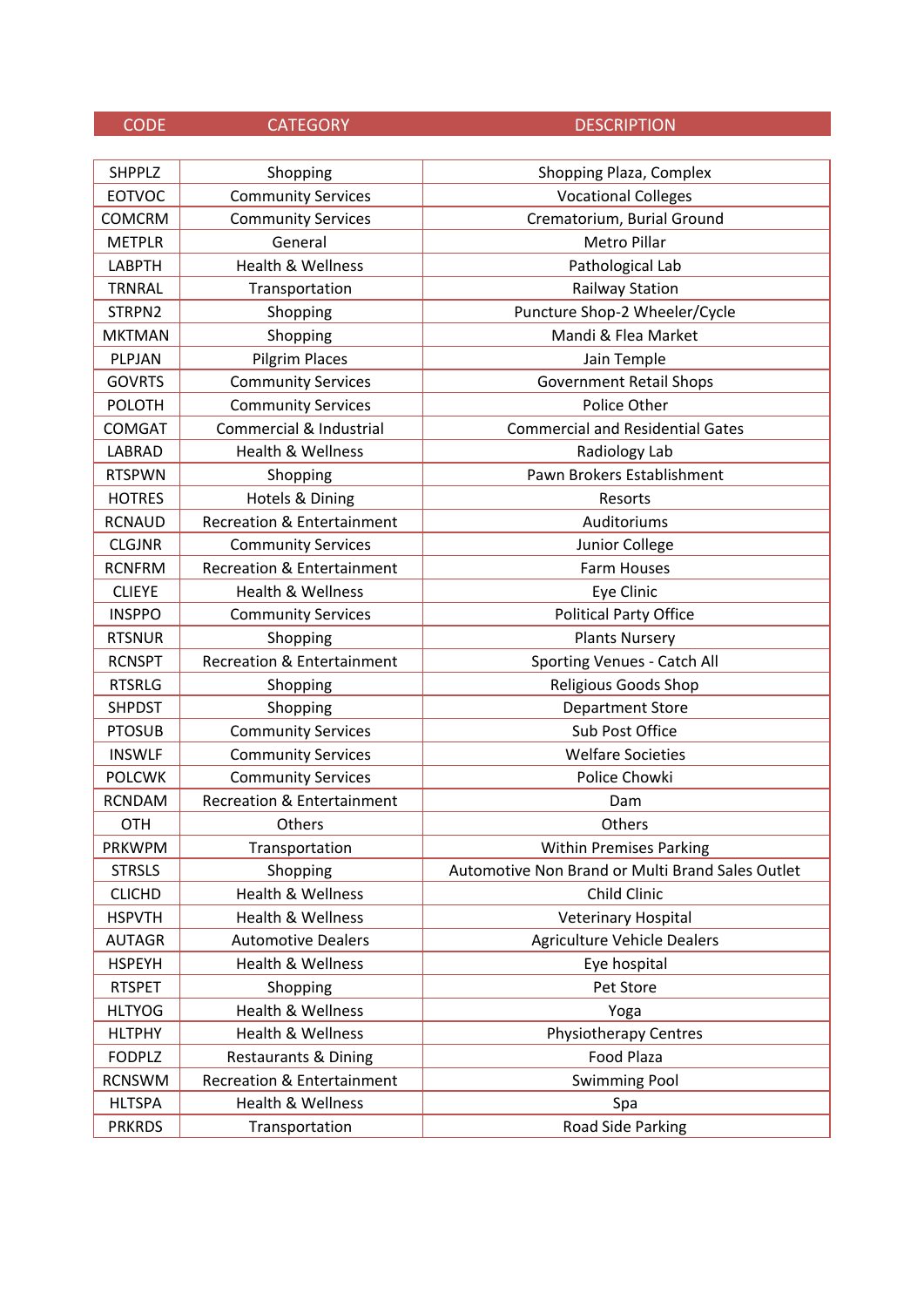## CODE CATEGORY DESCRIPTION CLIVTH Health & Wellness **Veterinary Clinics** GATENT Commercial & Industrial Commercial and Residential Entry Gates MDSAUR Health & Wellness **Ayurvedic Medical Store** GOVCRT Community Services Court House FINECR | Financial Services | E-Loby/E-Corners of Banks POLOFC Community Services **POLOFC** Police Offices COMFIR | Community Services | COMFIR Fire Station HSPDNH | Health & Wellness | Nental hospital CLGDPT | Community Services | College Departments RCNOTH Recreation & Entertainment **Recreation Facility** PWN4WL Automotive Pre Own Dealers | Car Pre Own Dealers RCNTST Recreation & Entertainment | Tourist Attraction - Catch All NTCLAK | Nature | Nature Lake

| <b>COMFIR</b> | <b>Community Services</b>             | <b>Fire Station</b>                               |
|---------------|---------------------------------------|---------------------------------------------------|
| <b>HSPDNH</b> | <b>Health &amp; Wellness</b>          | Dental hospital                                   |
| <b>CLGDPT</b> | <b>Community Services</b>             | <b>College Departments</b>                        |
| <b>RCNOTH</b> | <b>Recreation &amp; Entertainment</b> | <b>Recreation Facility</b>                        |
| PWN4WL        | <b>Automotive Pre Own Dealers</b>     | Car Pre Own Dealers                               |
| <b>RCNTST</b> | <b>Recreation &amp; Entertainment</b> | <b>Tourist Attraction - Catch All</b>             |
| <b>NTCLAK</b> | Nature                                | Lake                                              |
| <b>HLTBLD</b> | <b>Health &amp; Wellness</b>          | <b>Blood Bank</b>                                 |
| <b>RCNTHT</b> | <b>Recreation &amp; Entertainment</b> | Theatre                                           |
| <b>RTCCMP</b> | Shopping                              | Computer & Peripheral                             |
| <b>SHPBNO</b> | Commercial & Industrial               | <b>Building Number</b>                            |
| <b>TRNCAR</b> | Transportation                        | Car Rental                                        |
| <b>RTCBAG</b> | Shopping                              | <b>Bags &amp; Acccessories</b>                    |
| <b>TRNBST</b> | Transportation                        | <b>Bus Terminal</b>                               |
| <b>RTCWTC</b> | Shopping                              | <b>Watch Store</b>                                |
| <b>HSPCHD</b> | <b>Health &amp; Wellness</b>          | Children Hospital                                 |
| <b>HSPMAT</b> | <b>Health &amp; Wellness</b>          | <b>Maternity Hospital</b>                         |
| <b>COMHDO</b> | Commercial & Industrial               | Head Office/Registered Ofice                      |
| <b>RTCHFS</b> | Shopping                              | Home Furnishing                                   |
| <b>GATEXT</b> | Commercial & Industrial               | <b>Commercial and Residential Exit Gates</b>      |
| <b>RTCSLN</b> | Shopping                              | Beauty Care & Salon                               |
| <b>RCNSTA</b> | <b>Recreation &amp; Entertainment</b> | Stadium                                           |
| <b>HSPAUR</b> | Health & Wellness                     | Ayurvedic Hospital                                |
| <b>RTCSPR</b> | Shopping                              | Supermarket                                       |
| <b>COMCRO</b> | Commercial & Industrial               | Corporate Office                                  |
| <b>COMRND</b> | <b>Community Services</b>             | Research & Development Centre                     |
| <b>EDUOTH</b> | <b>Community Services</b>             | <b>Education Other</b>                            |
| <b>TRNCKP</b> | Transportation                        | <b>Traffic Check Post</b>                         |
| <b>RTCJWL</b> | Shopping                              | Jewellery                                         |
| <b>RTCKID</b> | Shopping                              | Apparel/Accessories-Kids                          |
| <b>STRUSD</b> | Shopping                              | Automotive Non Brand or Multi Brand Used Vehicles |
| <b>RTCMLT</b> | Shopping                              | Apparel/Accessories/Multi Products                |
| <b>MDSJAN</b> | Health & Wellness                     | Jan Aushidhi centres                              |
| <b>SHPTWR</b> | Commercial & Industrial               | <b>Multistoried Office Complexes</b>              |
| <b>HISMUS</b> | <b>Historical Places</b>              | Museums                                           |
| <b>REPAGR</b> | Automotive Repair                     | Agriculture Vehicle Service Centres               |
|               |                                       |                                                   |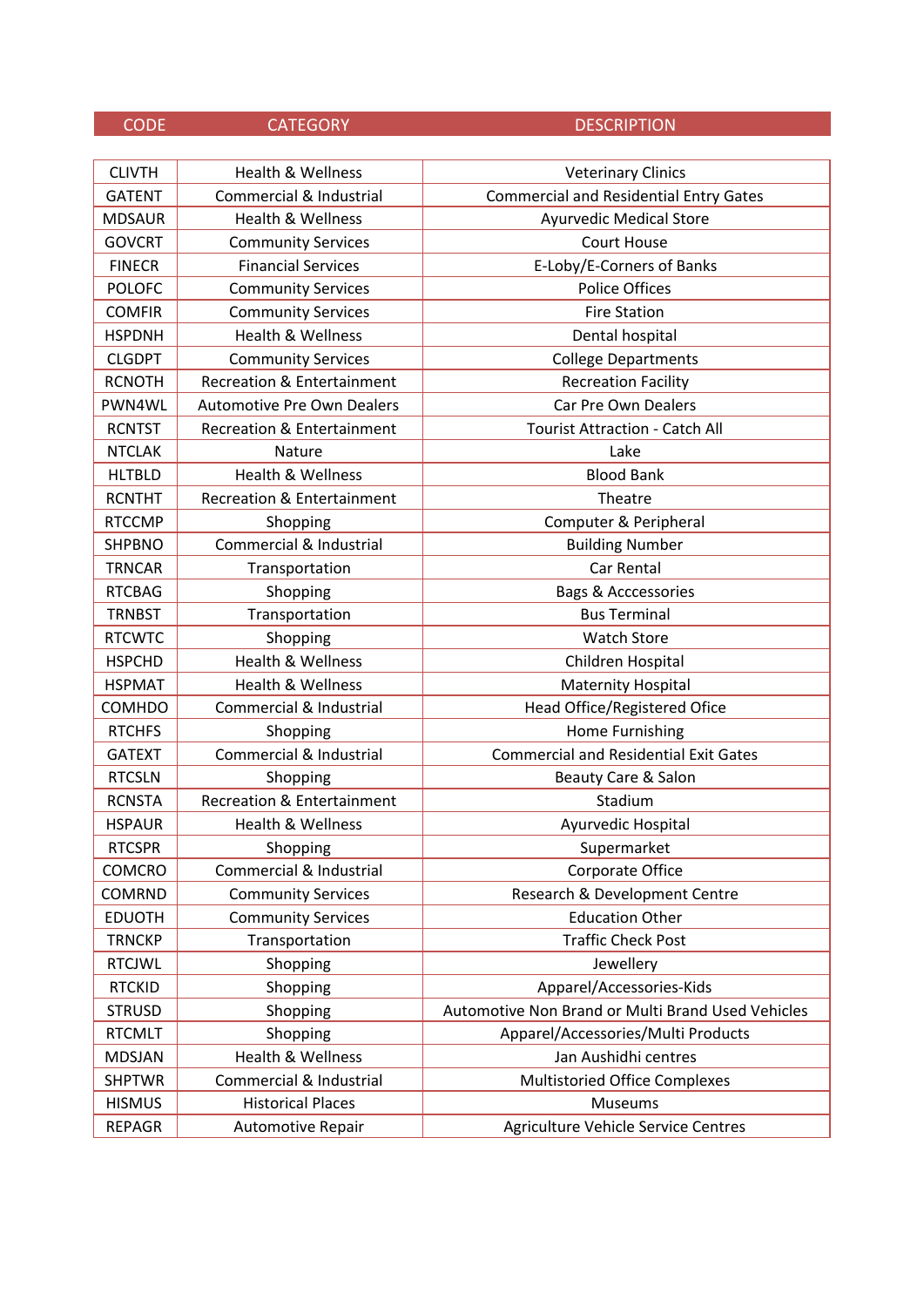| <b>RCNPRK</b> | <b>Recreation &amp; Entertainment</b> | Major Tourist Park/Garden                       |
|---------------|---------------------------------------|-------------------------------------------------|
| <b>HOTNOP</b> | Hotels & Dining                       | Hotels - 3 Star                                 |
| <b>GOVRTO</b> | <b>Community Services</b>             | <b>Motoring Organization Office</b>             |
| <b>PLPBUD</b> | <b>Pilgrim Places</b>                 | <b>Buddhist Sites</b>                           |
| AUT3WL        | <b>Automotive Dealers</b>             | 3 Wheeler Dealers                               |
| <b>HOTSAP</b> | Hotels & Dining                       | <b>Hotels - Service Apartments</b>              |
| <b>AUTHCV</b> | <b>Automotive Dealers</b>             | <b>Heavy Commercial Vehicle Dealers</b>         |
| <b>CLIGYN</b> | <b>Health &amp; Wellness</b>          | Gyne & Maternity Clinic                         |
| <b>RCNART</b> | <b>Recreation &amp; Entertainment</b> | <b>Art Galleries</b>                            |
| <b>CLIENT</b> | Health & Wellness                     | <b>ENT Clinic</b>                               |
| <b>HISFRT</b> | <b>Historical Places</b>              | Forts & Palaces                                 |
| <b>HLTAMB</b> | Health & Wellness                     | <b>Ambulance Service</b>                        |
| <b>TRNCNG</b> | Transportation                        | <b>CNG Station</b>                              |
| GOVJAL        | <b>Community Services</b>             | Jail                                            |
| <b>RTCCSM</b> | Shopping                              | <b>Beauty Care &amp; Cosmetics</b>              |
| <b>MKTDAY</b> | Shopping                              | Day & Weekly Market                             |
| <b>FODCNV</b> | <b>Restaurants &amp; Dining</b>       | <b>Food Convenience Store</b>                   |
| <b>HISMON</b> | <b>Historical Places</b>              | <b>Historical Monument</b>                      |
| MDS24H        | Health & Wellness                     | 24 Hour Chemist                                 |
| <b>PRKMBK</b> | Transportation                        | <b>Motor Bike Parking</b>                       |
| <b>RCNSCO</b> | <b>Recreation &amp; Entertainment</b> | <b>Sports Complex</b>                           |
| <b>RCNCMP</b> | <b>Recreation &amp; Entertainment</b> | Camping                                         |
| <b>INDOIL</b> | Commercial & Industrial               | Oil & Petroleum Industry                        |
| <b>RTCGFT</b> | Shopping                              | <b>Gift Shop</b>                                |
| <b>RCNCNV</b> | <b>Recreation &amp; Entertainment</b> | <b>Convention Centre</b>                        |
| SHPMAL        | Shopping                              | <b>Shopping Malls</b>                           |
| <b>TRNRDB</b> | Transportation                        | Road Bridge                                     |
| <b>TRNPRK</b> | Transportation                        | Parking                                         |
| <b>HSPORH</b> | <b>Health &amp; Wellness</b>          | <b>Orthopedic Hospital</b>                      |
| <b>REPHCV</b> | <b>Automotive Repair</b>              | <b>Heavy Commercial Vehicle Service Centres</b> |
| <b>HOTPRE</b> | Hotels & Dining                       | Hotels - Premium                                |
| <b>SCHSPC</b> | <b>Community Services</b>             | School for Spastics Children                    |
| <b>COMREG</b> | Commercial & Industrial               | Regional/ Branch/Area Offices                   |
| <b>RTCFRN</b> | Shopping                              | Furniture                                       |
| <b>HLTEYE</b> | <b>Health &amp; Wellness</b>          | Eye Bank                                        |
| SHPAUT        | <b>Automotive Dealers</b>             | Automotive Dealers-Showroom or Sales            |
| <b>TRNTIC</b> | Transportation                        | <b>Tourist Information Centre</b>               |
| <b>NTCFAL</b> | Nature                                | <b>Water Fall</b>                               |
| <b>HISOTH</b> | <b>Historical Places</b>              | <b>Other Historical Monument</b>                |
| <b>NTCBCH</b> | Nature                                | Beach                                           |
| <b>MKTCPX</b> | Shopping                              | <b>Complex Market</b>                           |
| <b>TRNMET</b> | Transportation                        | <b>Metro Station</b>                            |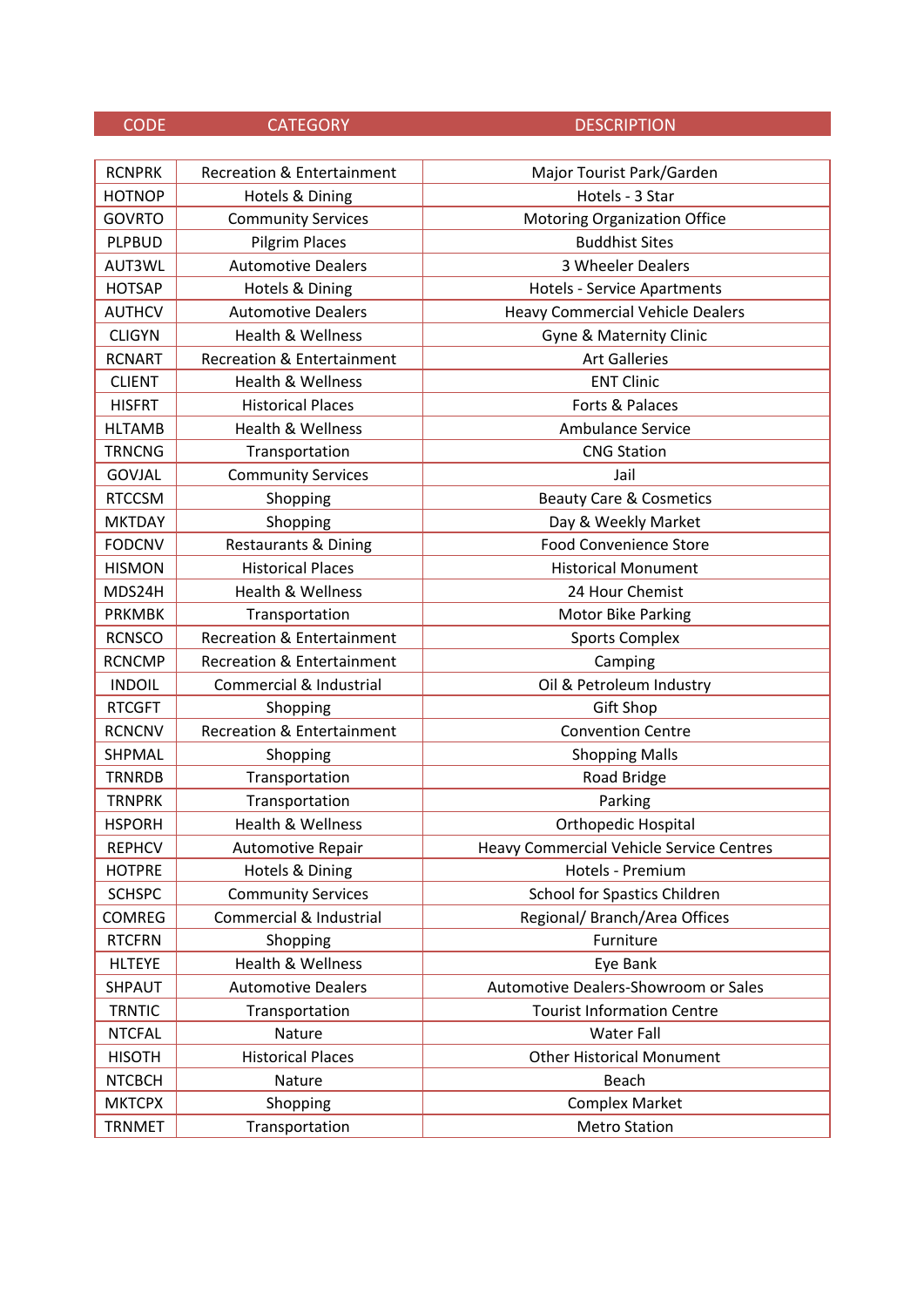| <b>TRNDEP</b> | Transportation                        | <b>Bus Depot</b>                               |
|---------------|---------------------------------------|------------------------------------------------|
| <b>RCNADV</b> | <b>Recreation &amp; Entertainment</b> | <b>Adventure Sports</b>                        |
| <b>HSPHMH</b> | <b>Health &amp; Wellness</b>          | Homeopathic hospital                           |
| <b>RCNTEA</b> | <b>Recreation &amp; Entertainment</b> | Tea Garden                                     |
| <b>HLTRHB</b> | Health & Wellness                     | <b>Rehabilitation Centres</b>                  |
| <b>NTCWLS</b> | Nature                                | Wildlife Sanctuary                             |
| <b>GOVEMB</b> | <b>Community Services</b>             | <b>Embassies &amp; Consulates</b>              |
| REP3WL        | Automotive Repair                     | 3 Wheeler Service Centres                      |
| <b>TRNECS</b> | Transportation                        | <b>Electric Charging Station</b>               |
| <b>COMBPO</b> | Commercial & Industrial               | <b>BPO</b>                                     |
| <b>PRKUNG</b> | Transportation                        | <b>Underground Parking</b>                     |
| <b>TRNARL</b> | Transportation                        | <b>Airline Access</b>                          |
| <b>AUTCNS</b> | <b>Automotive Dealers</b>             | <b>Construction Vehicle Dealers</b>            |
| <b>HSPENT</b> | Health & Wellness                     | <b>ENT Hospital</b>                            |
| <b>LCSFHS</b> | Residential                           | <b>Individual Housing - Famous</b>             |
| <b>RTCHLT</b> | Shopping                              | <b>Health Care</b>                             |
| <b>HLTELD</b> | <b>Health &amp; Wellness</b>          | <b>Elder Care</b>                              |
| <b>PRKTRK</b> | Transportation                        | <b>Truck Parking</b>                           |
| <b>LCSSLM</b> | Residential                           | Slum, Chawl, BPL                               |
| <b>PRENRT</b> | Hotels & Dining                       | <b>Premium But Non Rated Hotels</b>            |
| <b>UNVSTT</b> | <b>Community Services</b>             | <b>State University</b>                        |
| <b>GOVTWH</b> | <b>Community Services</b>             | <b>Town Hall</b>                               |
| <b>HSPHRH</b> | <b>Health &amp; Wellness</b>          | <b>Heart Hospital</b>                          |
| <b>NTCFST</b> | Nature                                | Forest                                         |
| <b>COMEXB</b> | <b>Community Services</b>             | Exhibition, Conference, Culture Centre & Fairs |
| <b>TRNLPG</b> | Transportation                        | <b>LPG Gas Stations</b>                        |
| <b>SHPHUB</b> | Commercial & Industrial               | Tech Park or Industrial Zone                   |
| <b>TRNFRY</b> | Transportation                        | <b>Ferry Terminal</b>                          |
| <b>RTSDGN</b> | Shopping                              | Local Fashion Designer & Boutique              |
| <b>GOVCTM</b> | <b>Community Services</b>             | Customs                                        |
| <b>RTCBRD</b> | Shopping                              | Broadcast/Communication                        |
| <b>UNVPVT</b> | <b>Community Services</b>             | <b>Private University</b>                      |
| <b>RTCBKS</b> | Shopping                              | <b>Books/Stationary Store</b>                  |
| <b>RTCDGN</b> | Shopping                              | Fashion Designer & Boutique                    |
| <b>NTCHLS</b> | Nature                                | <b>Hill Station</b>                            |
| <b>SHPREP</b> | Automotive Repair                     | Automotive Repair, Service or Workshop         |
| <b>TRNRAM</b> | Transportation                        | <b>Main Railway Station</b>                    |
| <b>PRKCYC</b> | Transportation                        | <b>Cycle Parking</b>                           |
| <b>RTCFLR</b> | Shopping                              | Flower Shop                                    |
| <b>TRNLOC</b> | Transportation                        | <b>Local Railway Station</b>                   |
| <b>HSPCAN</b> | Health & Wellness                     | Cancer Hospital                                |
| <b>RCNAUS</b> | Recreation & Entertainment            | Amusement Park, Water Parks                    |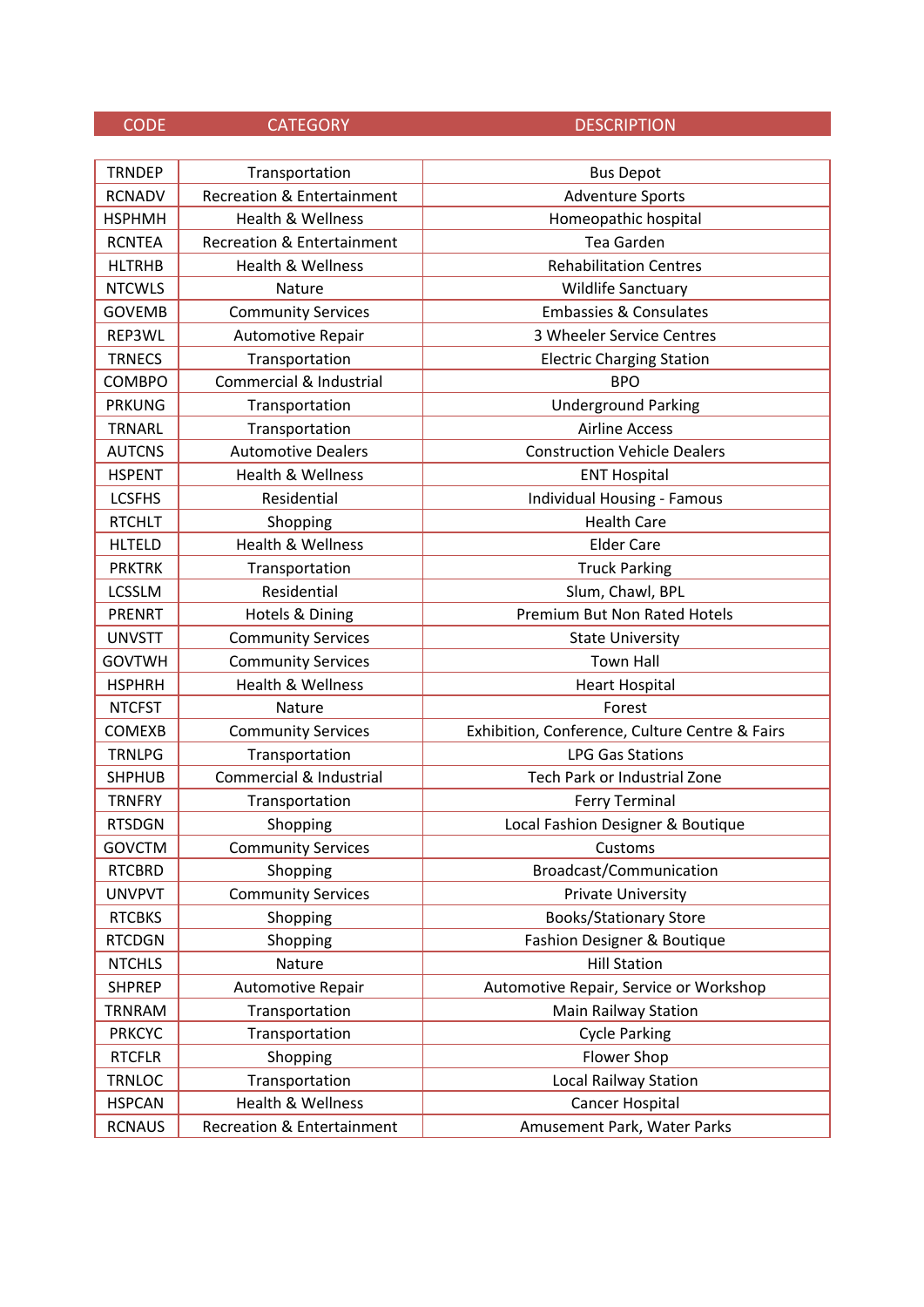| <b>HSPDPT</b> | Health & Wellness                     | <b>Hospital Department</b>                         |
|---------------|---------------------------------------|----------------------------------------------------|
| <b>RCNSPC</b> | <b>Recreation &amp; Entertainment</b> | Sports Club                                        |
| <b>AUTLCV</b> | <b>Automotive Dealers</b>             | Light Commercial Vehicle Dealers                   |
| <b>NTCISL</b> | <b>Nature</b>                         | Island                                             |
| <b>MDSVET</b> | <b>Health &amp; Wellness</b>          | <b>Veterinary Medical Store</b>                    |
| <b>RCNKID</b> | <b>Recreation &amp; Entertainment</b> | Kids Play Area                                     |
| <b>CLGANM</b> | <b>Community Services</b>             | Autonomous Colleges                                |
| <b>TRNTRL</b> | Transportation                        | Airport - Terminal                                 |
| <b>HLTSBF</b> | <b>Health &amp; Wellness</b>          | <b>Slimming Beauty and Fitness</b>                 |
| <b>PREHRG</b> | Hotels & Dining                       | Fort/Palaces Converted into Hotels/Heritage Hotels |
| <b>MKTSRT</b> | Shopping                              | <b>Street &amp; Lane Market</b>                    |
| <b>PRKBUS</b> | Transportation                        | <b>Bus Parking</b>                                 |
| <b>NTCVUE</b> | Nature                                | Vantage Point                                      |
| <b>PRKNOP</b> | Transportation                        | No Parking                                         |
| COMZON        | Commercial & Industrial               | <b>Zonal Offices</b>                               |
| <b>RTCFAC</b> | Shopping                              | <b>Fashion Accessories</b>                         |
| <b>TRNTRM</b> | Transportation                        | <b>Tram Station</b>                                |
| <b>FODNGT</b> | <b>Restaurants &amp; Dining</b>       | Restaurant - Night Club                            |
| <b>RCNGLF</b> | <b>Recreation &amp; Entertainment</b> | <b>Golf Course</b>                                 |
| <b>LCSVIL</b> | Residential                           | Village                                            |
| <b>TRNRST</b> | Transportation                        | <b>Rest Area</b>                                   |
| <b>RTCMSC</b> | Shopping                              | Music Shop                                         |
| <b>PLPPRS</b> | Pilgrim Places                        | Parsi Temple                                       |
| <b>EOTDPT</b> | <b>Community Services</b>             | <b>Vocational Colleges Department</b>              |
| <b>UNVDEM</b> | <b>Community Services</b>             | <b>Deemed University</b>                           |
| <b>MKTMJR</b> | Shopping                              | Major & Main Market                                |
| <b>TRNSEA</b> | Transportation                        | Sea Port                                           |
| <b>PRKMLT</b> | Transportation                        | <b>Multilevel Parking</b>                          |
| <b>REPBMW</b> | Automotive Repair                     | <b>BMW Automotive Service Centre</b>               |
| <b>NTCBDS</b> | Nature                                | <b>Bird Sanctuary</b>                              |
| <b>HSPMNH</b> | Health & Wellness                     | <b>Mental Hospital</b>                             |
| <b>INDOTH</b> | Commercial & Industrial               | Industry Other                                     |
| <b>TRNARC</b> | Transportation                        | Airport - Commercial                               |
| <b>RTCOPT</b> | Shopping                              | Eye Care & Eyewear                                 |
| <b>RTCSPT</b> | Shopping                              | Sports Wear & Accessories                          |
| <b>RCNZOO</b> | <b>Recreation &amp; Entertainment</b> | Zoo                                                |
| <b>AUTBMW</b> | <b>Automotive Dealers</b>             | <b>BMW Automotive Dealers-Car</b>                  |
| <b>RCNTRK</b> | <b>Recreation &amp; Entertainment</b> | <b>Trekking Points</b>                             |
| <b>LCSTSP</b> | Residential                           | Township                                           |
| <b>SHPMKT</b> | Shopping                              | <b>Shopping Markets</b>                            |
| <b>STRMLT</b> | Shopping                              | Automotive Non Brand Multi Facility Outlet         |
| <b>REPLCV</b> | Automotive Repair                     | Light Commercial Vehicle Service Centres           |